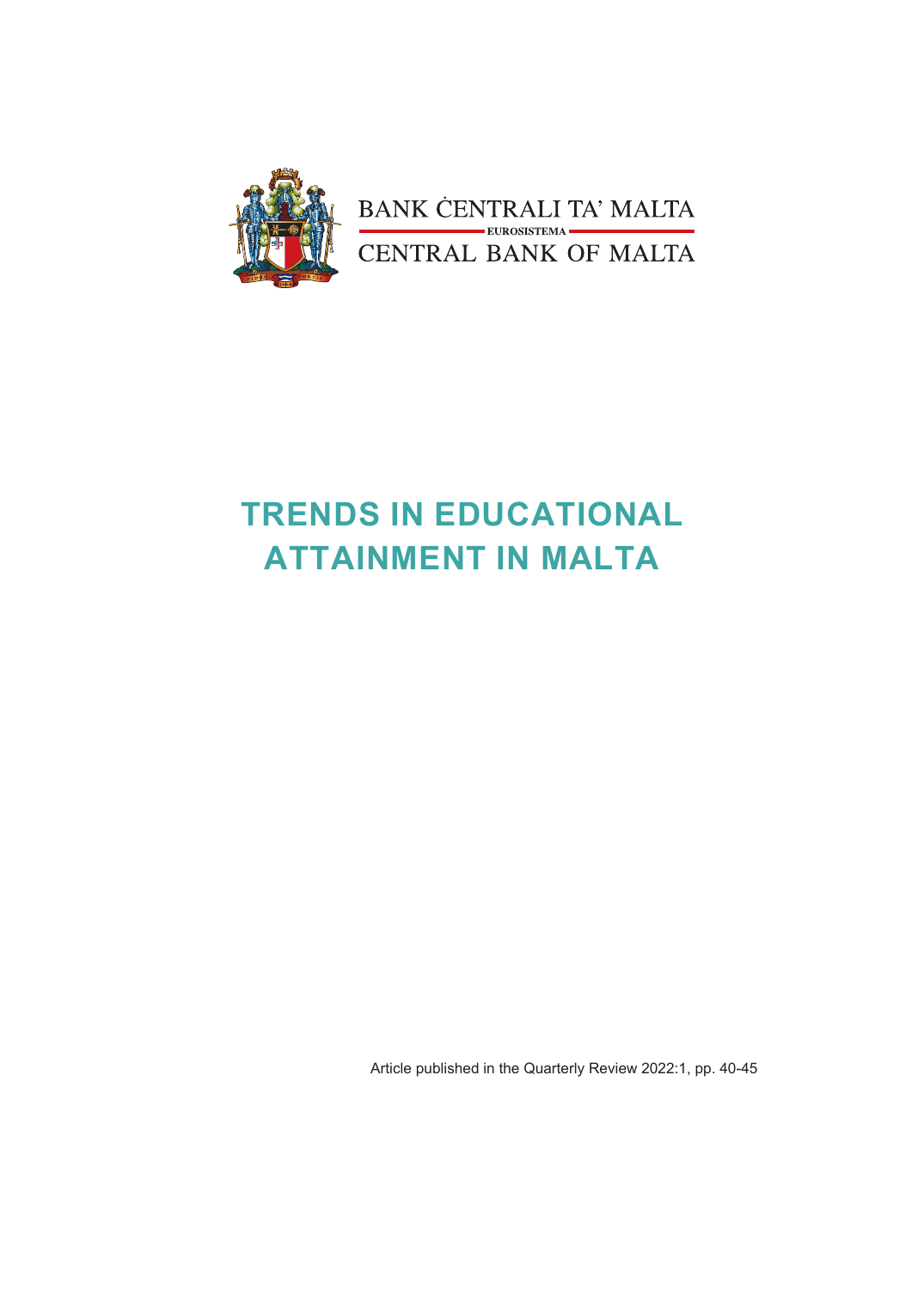## **BOX 2: TRENDS IN EDUCATIONAL ATTAINMENT IN MALTA1**

Data obtained from the LFS show that the educational attainment of the Maltese workforce has improved significantly in the last decade though still falls short of the EU benchmarks in some respects. This Box follows the study by Gauci (2021) which analyses the longterm trends in educational attainment in Malta but takes into consideration the revised educational attainment statistics published by the National Statistics Office in September 2021.2 The revisions were deemed necessary to ensure better compliance with European Regulations governing education statistics and improve the comparability of the results at a European level. The revisions resulted from a realignment of the International Standard Classification of Education (ISCED) with the Malta Qualifications Framework (MQF) but the sources and methodology used to compile the indicators remain unchanged.

## **Trends in educational attainment**

Human capital refers to "the knowledge, skills, competencies and other attributes embodied in individuals that are employed in the creation of individual, social and economic well-being" (OECD, 2001, p. 18). $^3$  The most common approach used for measuring skills is the indirect approach, where qualifications are used to measure skills supply. However, official qualifications only certify skills developed in formal education programmes and thus do not cover soft skills acquired by individuals outside of the formal education system. Such skills are increasingly becoming more valuable, and hence, it is important to complement information on formal educational attainment with information on participation in non-formal educational activities and in lifelong learning.

The analysis is based on the ISCED 2011 classification which is the standard framework used to categorise and report comparable education statistics internationally. This framework enables comparisons across countries and allows authorities to monitor progress towards national and international targets. Table 1 shows the ISCED 2011 classification

| Table 1<br><b>ISCED 2011 CODING OF LEVELS</b> |                                       |                                 |  |  |  |  |
|-----------------------------------------------|---------------------------------------|---------------------------------|--|--|--|--|
| Levels                                        | <b>Description</b>                    | <b>Levels of Education</b>      |  |  |  |  |
| $\Omega$                                      | Early childhood education             |                                 |  |  |  |  |
| 1                                             | Primary education                     | Basic level of education        |  |  |  |  |
| $\overline{2}$                                | Lower secondary education             |                                 |  |  |  |  |
| 3                                             | Upper secondary education             | Intermediate level of education |  |  |  |  |
| 4                                             | Post-secondary non-tertiary education |                                 |  |  |  |  |
| 5                                             | Short-cycle tertiary education        |                                 |  |  |  |  |
| 6                                             | Bachelor's or equivalent level        | High level of education         |  |  |  |  |
| 7                                             | Master's or equivalent level          |                                 |  |  |  |  |
| 8                                             | Doctoral or equivalent level          |                                 |  |  |  |  |

Sources: United Nations Educational, Scientific and Cultural Organization; European Commission.

1 Written by Tiziana M. Gauci, a senior Research Economist at the Economic Research Office at the Bank. The views expressed in this article represent those of the author and should not be interpreted to reflect those of the Bank. Any remaining errors are the author's own.

2 For a full version of this study, see Gauci, T.M., (2021), "An analysis of educational attainment in Malta", Central Bank of Malta *Policy Note* June 2021.

See OECD, (2001), "The Well-being of Nations: The role of human and social capital", Paris: OECD Publishing.

3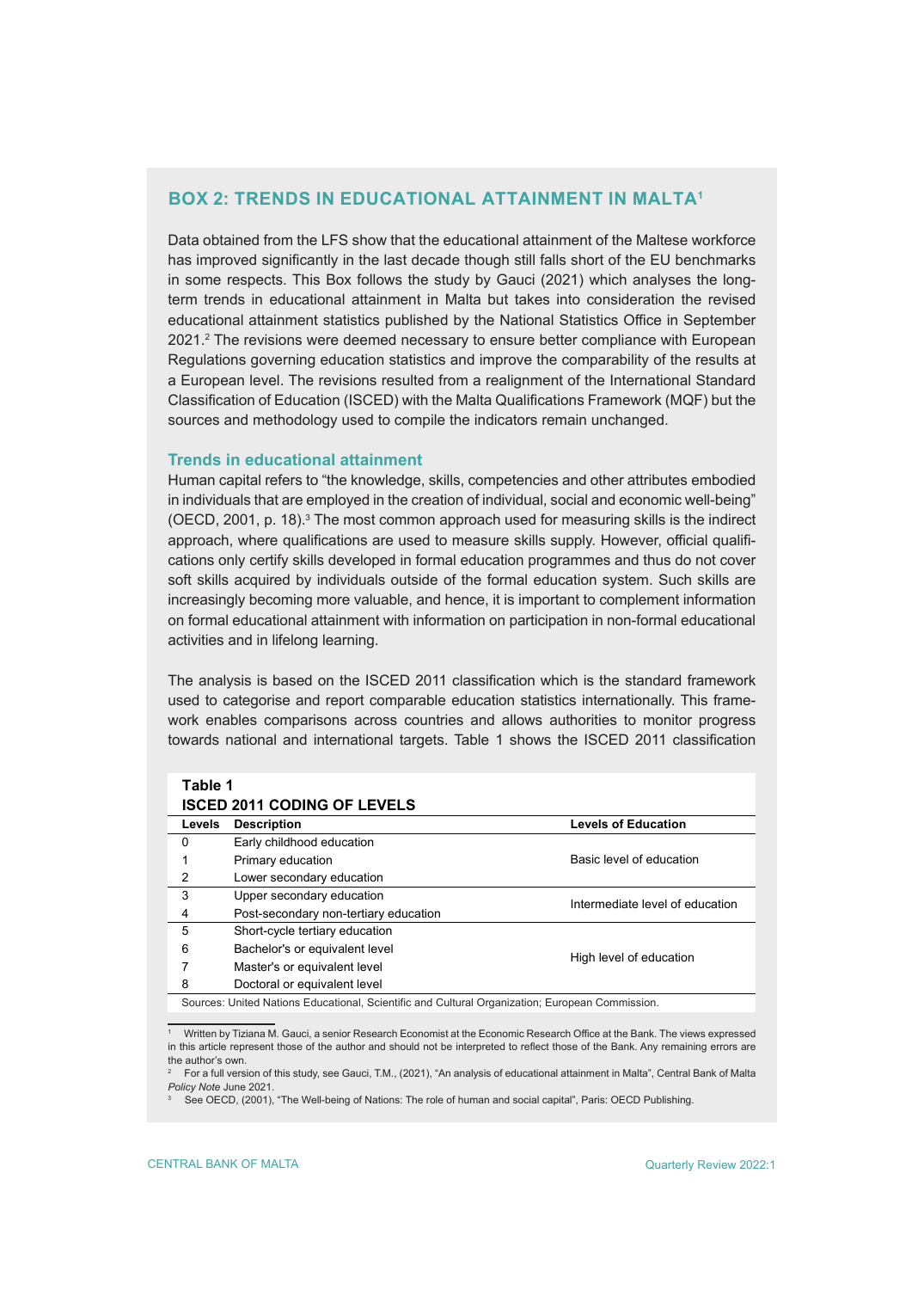which consists of nine separate levels from level 0 to level 8. The nine levels of ISCED are often combined into three categories as follows: levels 0 to 2 refer to a basic level of education, levels 3 and 4 refer to an intermediate level of education and levels 5 to 8 refer to a high level of education.<sup>4</sup> Educational attainment is measured with respect to the highest education programme successfully completed with the data source being the LFS.

Figures on the educational attainment of the population in Malta show that Malta's educational attainment has improved substantially over the years though some challenges remain. The share of persons between 15 and 64 years having a basic level of education decreased from 59.6% in 2010 to 37.0% in 2020. This was the fourth highest share of low-skilled persons within the EU, with the EU average standing at 25.1% (see Chart 1). In the national context, persons having finished a secondary level of education and having obtained at least two O Levels or equivalent are now classified as ISCED 3, whereas prior to the revisions, only persons with five O Levels or more were included in this category. This resulted in a reclassification between low and medium levels of education. Meanwhile, 34.9% of the working-age population had a medium level of education while 28.1% had a tertiary level of education (ISCED 5-8).<sup>5</sup>

Between 2010 and 2020, the share of population aged between 25 and 64 years having a tertiary level of education has doubled with the gap between the EU average and Malta amounting to 2.2 percentage points in 2020, down from 9.7 percentage points in

2010 (see Chart 2). The improvement in educational attainment, in part, reflects the rising role of women in the labour market which led a greater number of females to further their studies.6 The percentage of females with a tertiary level of education has generally exceeded the male counterpart over the last decade, with the gender gap widening in recent years. In 2020, 32.5% of women aged between 25



<sup>4</sup> A low level of education comprises persons with no schooling, those who attended primary education and special schools for disabled and those who attained a secondary level of education and have less than two O levels or equivalent. Medium level of education comprises persons with a secondary level education and having two O levels, or equivalent qualifications, or more and persons with a post-secondary level attainment who have at least obtained one Intermediate or A level or equivalent qualification. High level of education comprises those with a tertiary level education and with qualifications ranging from university diploma to doctorate level.

<sup>5</sup> Before the revisions, the share of persons aged between 15 and 64 years having a low level of education stood at 40.3% in 2020, meaning a downward revision of 3.3 percentage points. On the other hand, the share of those with a medium level of education rose from 31.7% to 34.9%. Figures for those with a tertiary level of education were not affected by the revisions

<sup>6</sup> See Micallef, B., (2018), "Estimating the impact of structural reforms to increase the female participation in Malta", *International Journal of Social Science Studies*, 6(8), pp. 73-84.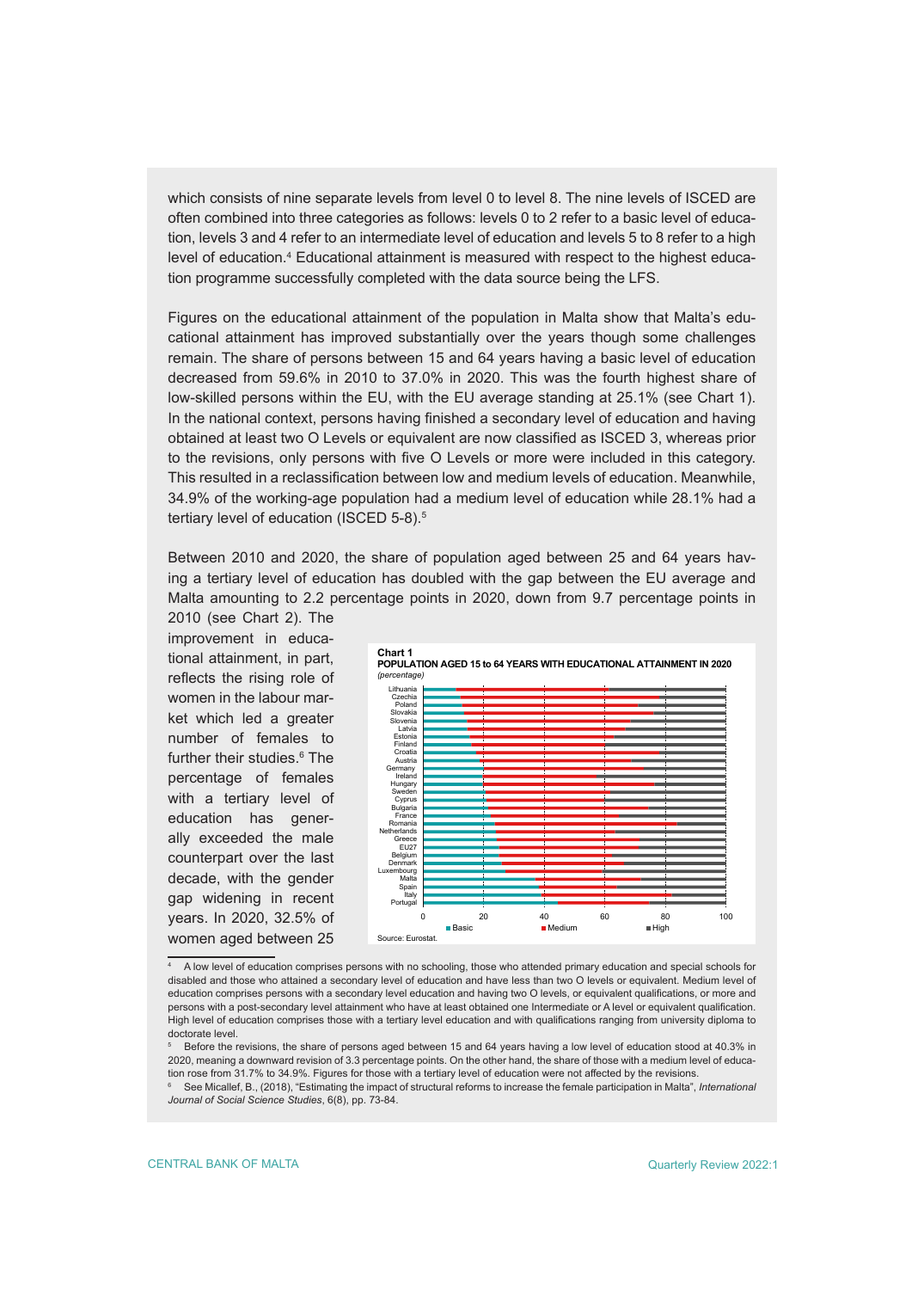and 64 years had a tertiary level of education, compared to 28.9% for men. An increasing share of foreign population, which has a relatively higher share of people with tertiary qualifications, has also contributed to the improvement in Malta's overall education level (European Commission, 2016).<sup>7</sup>



Table 2 shows that persons aged between 25 and 34 years are the

most highly educated, mirroring the situation in the EU. Among this cohort, 40.1% had a tertiary level of education in 2020. On the other hand, the older generations have a lower level of educational attainment, with over 65% of those between 55 and 64 having a basic level of education. Amongst the younger generation, that is, those between 20 and 24 years, around 15% have only achieved a basic level of education. A cross-country comparability study finds that low levels of education are persistent in Malta, which indicate that children belonging to parents with low education face bigger obstacles to transition to a higher level of education.<sup>8</sup>

Following rapid improvements in technology, the skill requirements in advanced economies, including Malta, are rapidly changing. Lifelong learning can continue to support professional development and skill upgrading. Furthermore, this process can be an important alternative to formal education, helping individuals to progress further up in their careers or find alternative employment.º Participation in lifelong learning in Malta, as measured by the LFS, has improved over the last decade, increasing from around 6% in 2010 to 11%

| Table 2                                                          |       |       |       |       |       |
|------------------------------------------------------------------|-------|-------|-------|-------|-------|
| <b>EDUCATIONAL ATTAINMENT IN MALTA BY AGE COHORTS AS OF 2020</b> |       |       |       |       |       |
| (Percentage)                                                     |       |       |       |       |       |
| <b>ISCED level</b>                                               | 20-24 | 25-34 | 35-44 | 45-54 | 55-64 |

| <b>Contract Contract Contract</b><br>the company of the company of |              |      |            |                 |               |
|--------------------------------------------------------------------|--------------|------|------------|-----------------|---------------|
| Levels<br>5-8                                                      | ¬ ∼<br>20.U  | 40 i | ィ<br>ں …ں  | 24.2<br>- - - - | $\sim$<br>v.v |
| ∟evels<br>4-د.                                                     | .,<br>ט. ו ט | ບບ.ບ | つに<br>20.J | 30.9            | ັບ. ເ         |

Source: Eurostat.

7 See European Commission, (2016), [Country report Malta 2016: staff working document](https://ec.europa.eu/info/sites/info/files/cr_malta_2016_en.pdf).

See Eurostat, (2013), ["Educational attainment: persistence or movement through the generations?](https://ec.europa.eu/eurostat/documents/2995521/5168314/3-11122013-AP-EN.PDF/7cb8cff9-50f5-4ee7-920a-64b415af50ee)", *News release* 188/2013.

Levels 0-2 14.9 24.0 38.0 44.9 65.2

9 Lifelong learning encompasses all learning activities undertaken throughout life with the aim of improving knowledge, skills and competences within personal, civic, social or employment-related perspectives.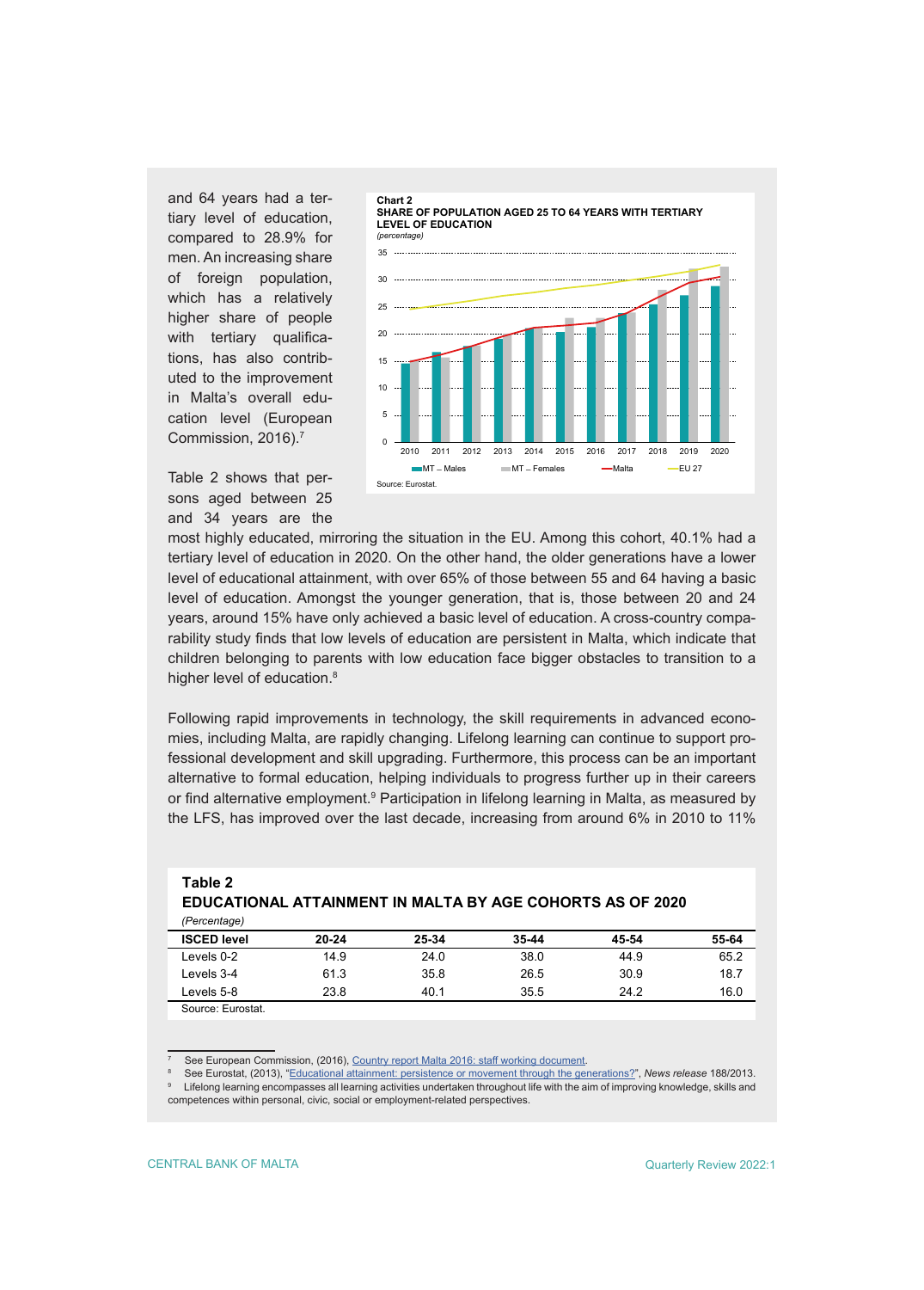in 2020.<sup>10</sup> While the figure for Malta exceeds the EU average, its participation in lifelong learning still remains low compared, for example, to Scandinavian countries, which top the list at an average of 25%.

## **EU2020 objectives**

In 2010, the EU established two education-related targets to be reached by 2020 as part of Europe 2020 strategy – (i) a reduction in the share of early school leavers to 10% and (ii) at least 40% of people aged 30 to 34 to have completed tertiary or equivalent education. These targets were then translated into national targets, reflecting different situations and circumstances. Malta adopted the same target in respect of early school leavers but set out the target in respect of tertiary educational attainment for 30 to 34-year-olds to 33%.

Early school leaving can lead to several problems in the labour market – the most important of which are related to unemployment and the risk of poverty or social exclusion. Eurostat defines early school leaving as the percentage of the population aged between 18 and 24 years having completed at most, a lower secondary education or less (ISCED 0-2) and not pursuing further education or training in the previous four weeks.

The share of early school leavers in Malta has almost halved in the last decade, dropping from 21.4% in 2010 to 12.6% in 2020 (see Chart 3).<sup>11</sup> The decline in early school leaving follows the reduction in secondary school absenteeism which has declined from 30% in 2012/2013 to around 22% in 2016/2017.<sup>12</sup> Also, in a bid to respond to different educational

needs, from 2019 secondary school students have the option to choose between general, vocational or applied subjects. While reductions in early school leaving can be observed for both males and females, the former tend to leave education and training earlier than the latter, a trend that is also observed in other EU countries. Despite the improvement in the rate of early school leavers, Malta still falls short



In 2017, there is a break-in series due to a modification in the national LFS question related to lifelong learning to capture better any lifelong learning being undertaken by respondents.

<sup>11</sup> Figures for early school leavers were also affected by the revisions mentioned earlier. The early school leaver rate was revised downwards by an average of 3.6 percentage points over the period 2010-2020. Before the revisions, Malta's early school leaver rate stood at 16.7% in 2020, the highest rate within the EU.

<sup>12</sup> See Directorate-General for Education, Youth, Sport and Culture, (2019), Education and Training Monitor 2019: Malta, Luxembourg: Publications Office of the European Union.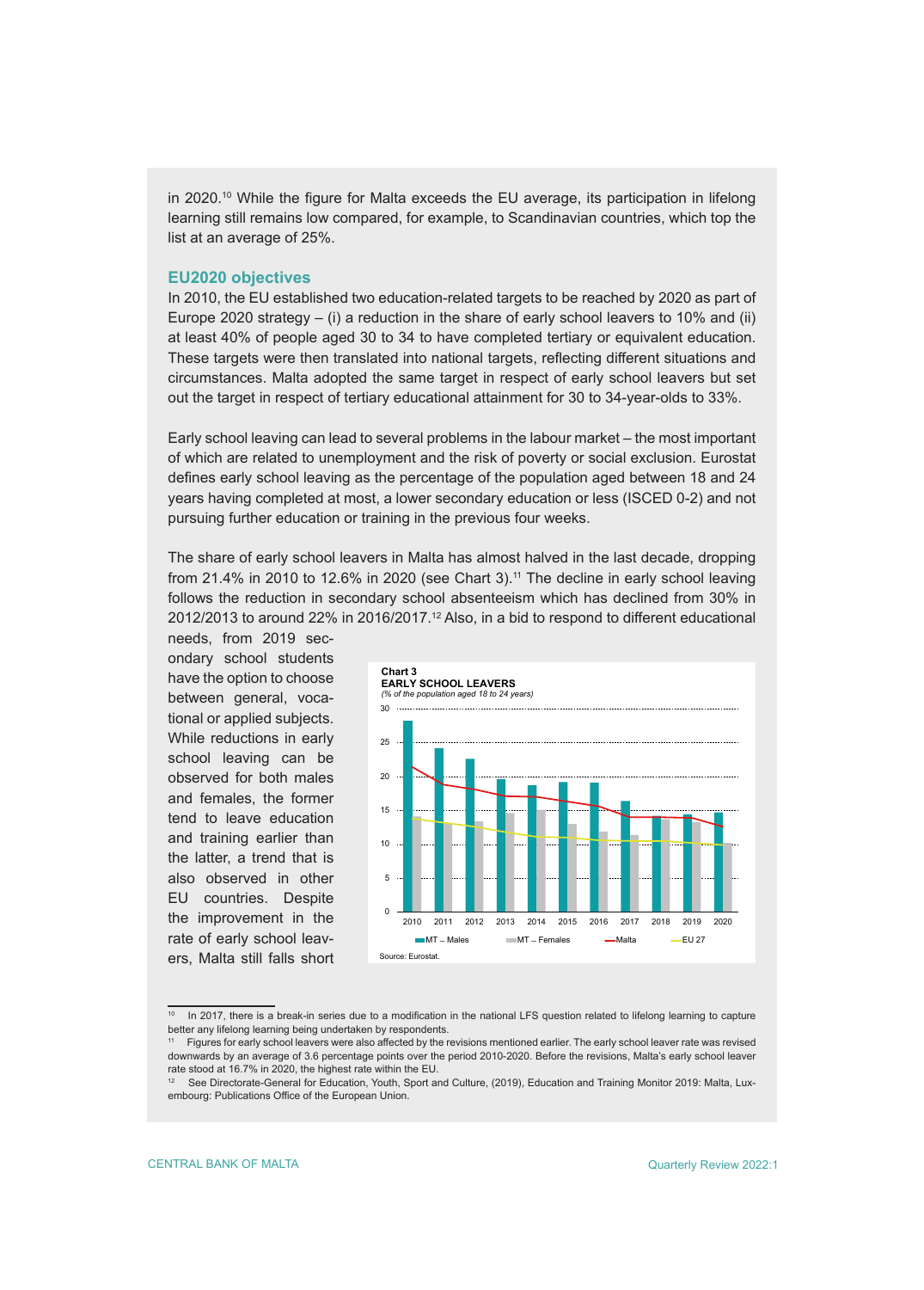of the target. At the EU level, 15 countries had reached their national target in 2020 (see Chart 4).

In addition to socio-economic status, labour market trends could have an impact on early school leaving decisions. For instance, studies have found that the unemployment rate has a positive impact on enrolment in post-secondary education.13 This is in line with the opportunity cost argu-



ment whereby high rates of unemployment reduce the cost of remaining in education and so increase post-compulsory enrolment.<sup>14</sup> In Malta, the strong growth experienced prior to the pandemic led to a sharp decrease in the unemployment rate, which fell to historical lows. In such circumstances, the incentive to invest in one's education may have declined in the short run, in part explaining why the rate of early school leavers has remained high in Malta. Even though leaving school with a basic level of education, data shows that most early school leavers in Malta were still employed. In fact, almost 70% of early school leavers

in Malta were employed in 2020, the highest employment rate of early school leavers across the EU. In the EU, less than half of early school leavers were employed. This suggests that despite the lack of official qualifications, early school leavers in Malta may still possess skills that are relevant for the labour market. Nonetheless, lacking basic qualifications could compromise employability later in life and has social



<sup>13</sup> See Pissarides, C. A., (1981), "Staying-on at School in England and Wales", *Economica*, 48, pp. 345-363 and Clark, D., (2011), "Do Recessions Keep Students in School? The impact of Youth Unemployment on Enrolment in Post-compulsory Education in England", *Economica*, 78, pp. 523-545.

See Tumino, A. and Taylor, M., (2013), "The impact of local labour market conditions on school leaving decisions" presented during IZA Workshop on the future of Labor: The Effects of the Economic Crisis on the Labour Market, Unemployment and Income Distribution, 21 February 2013.